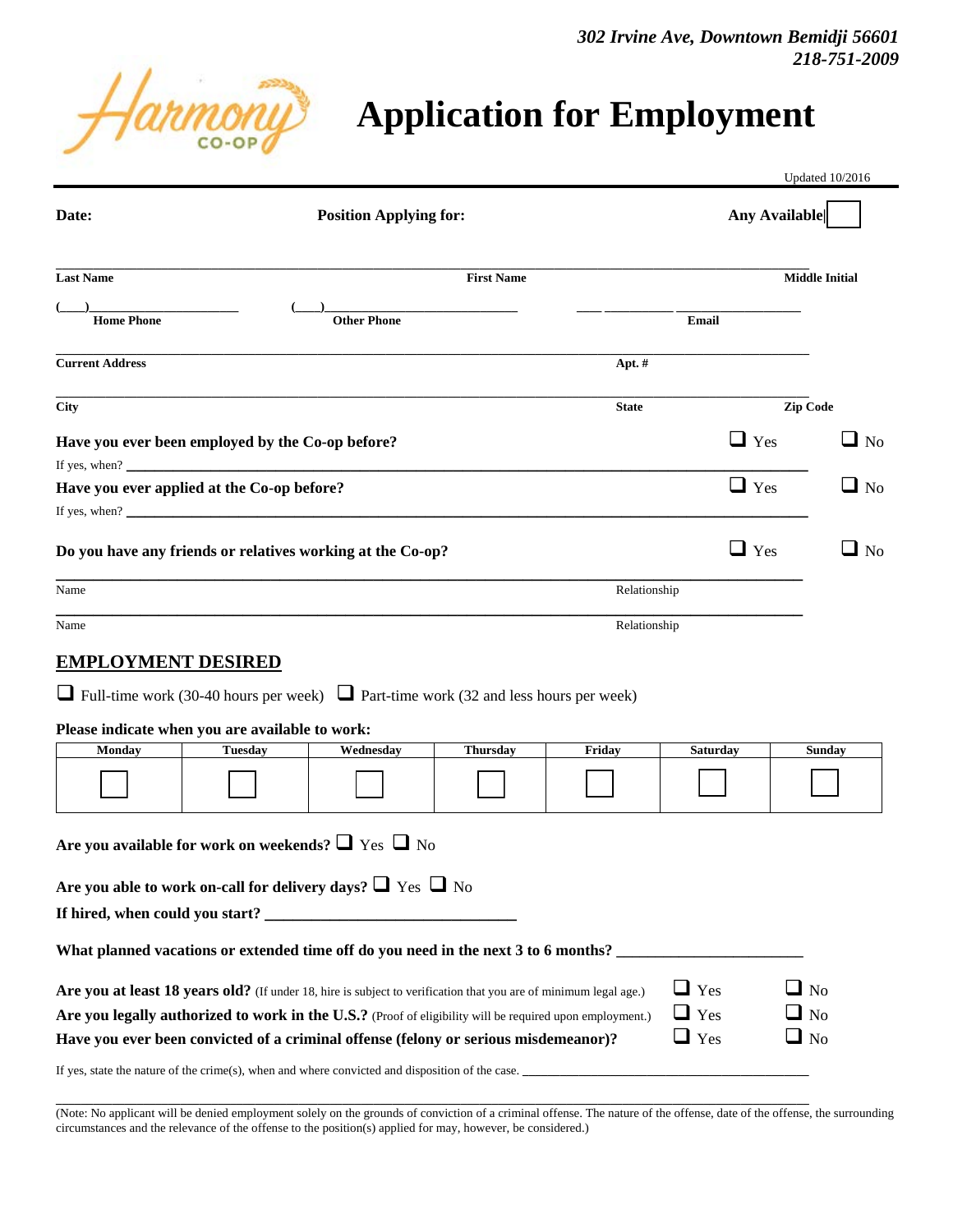## **EMPLOYMENT HISTORY**

## **List your last four employers, starting with the most recent. Please complete this section even if you attach a resume.**

| <b>Supervisor Name</b><br>City<br>Hourly Pay: _____<br>$\frac{1}{2} \left( \frac{1}{2} \right) \left( \frac{1}{2} \right) \left( \frac{1}{2} \right)$<br>Starting<br>Supervisor Name                                                                                                                                                                                                                                              | State<br>Ending                                                                     | Phone Number<br>Zip<br>Hours worked per week<br>$\Box$ Yes                                                                   | $\Box$ No                                                                                             |
|-----------------------------------------------------------------------------------------------------------------------------------------------------------------------------------------------------------------------------------------------------------------------------------------------------------------------------------------------------------------------------------------------------------------------------------|-------------------------------------------------------------------------------------|------------------------------------------------------------------------------------------------------------------------------|-------------------------------------------------------------------------------------------------------|
|                                                                                                                                                                                                                                                                                                                                                                                                                                   |                                                                                     |                                                                                                                              |                                                                                                       |
|                                                                                                                                                                                                                                                                                                                                                                                                                                   |                                                                                     |                                                                                                                              |                                                                                                       |
|                                                                                                                                                                                                                                                                                                                                                                                                                                   |                                                                                     |                                                                                                                              |                                                                                                       |
|                                                                                                                                                                                                                                                                                                                                                                                                                                   |                                                                                     |                                                                                                                              |                                                                                                       |
|                                                                                                                                                                                                                                                                                                                                                                                                                                   |                                                                                     |                                                                                                                              |                                                                                                       |
|                                                                                                                                                                                                                                                                                                                                                                                                                                   |                                                                                     | Phone Number                                                                                                                 |                                                                                                       |
| City                                                                                                                                                                                                                                                                                                                                                                                                                              | State                                                                               | Zip                                                                                                                          |                                                                                                       |
| $\frac{1}{1-\frac{1}{1-\frac{1}{1-\frac{1}{1-\frac{1}{1-\frac{1}{1-\frac{1}{1-\frac{1}{1-\frac{1}{1-\frac{1}{1-\frac{1}{1-\frac{1}{1-\frac{1}{1-\frac{1}{1-\frac{1}{1-\frac{1}{1-\frac{1}{1-\frac{1}{1-\frac{1}{1-\frac{1}{1-\frac{1}{1-\frac{1}{1-\frac{1}{1-\frac{1}{1-\frac{1}{1-\frac{1}{1-\frac{1}{1-\frac{1}{1-\frac{1}{1-\frac{1}{1-\frac{1}{1-\frac{1}{1-\frac{1}{1-\frac{1}{1-\frac{1}{1-\frac{1}{1-\frac{1$<br>Starting |                                                                                     |                                                                                                                              |                                                                                                       |
|                                                                                                                                                                                                                                                                                                                                                                                                                                   |                                                                                     |                                                                                                                              |                                                                                                       |
|                                                                                                                                                                                                                                                                                                                                                                                                                                   |                                                                                     | $\Box$ Yes                                                                                                                   | $\Box$ No                                                                                             |
|                                                                                                                                                                                                                                                                                                                                                                                                                                   |                                                                                     |                                                                                                                              |                                                                                                       |
|                                                                                                                                                                                                                                                                                                                                                                                                                                   |                                                                                     |                                                                                                                              |                                                                                                       |
| City                                                                                                                                                                                                                                                                                                                                                                                                                              | State                                                                               |                                                                                                                              |                                                                                                       |
| $\sim$ $\sim$<br>Starting                                                                                                                                                                                                                                                                                                                                                                                                         |                                                                                     |                                                                                                                              |                                                                                                       |
|                                                                                                                                                                                                                                                                                                                                                                                                                                   |                                                                                     |                                                                                                                              |                                                                                                       |
|                                                                                                                                                                                                                                                                                                                                                                                                                                   |                                                                                     | $\Box$ Yes                                                                                                                   | $\Box$ No                                                                                             |
| <b>Supervisor Name</b>                                                                                                                                                                                                                                                                                                                                                                                                            |                                                                                     | Phone Number                                                                                                                 |                                                                                                       |
| City                                                                                                                                                                                                                                                                                                                                                                                                                              | State                                                                               |                                                                                                                              |                                                                                                       |
| Starting                                                                                                                                                                                                                                                                                                                                                                                                                          |                                                                                     |                                                                                                                              |                                                                                                       |
|                                                                                                                                                                                                                                                                                                                                                                                                                                   |                                                                                     |                                                                                                                              |                                                                                                       |
|                                                                                                                                                                                                                                                                                                                                                                                                                                   |                                                                                     | $\Box$ Yes                                                                                                                   | $\Box$ No                                                                                             |
|                                                                                                                                                                                                                                                                                                                                                                                                                                   | Hourly Pay: _____<br><b>Supervisor Name</b><br>Hourly Pay: ____<br>Hourly Pay: ____ | Ending<br>May we contact this employer for a reference?<br>Ending<br>May we contact this employer for a reference?<br>Ending | Hours worked per week<br>Phone Number<br>Zip<br>Hours worked per week<br>Zip<br>Hours worked per week |

Name Phone Number